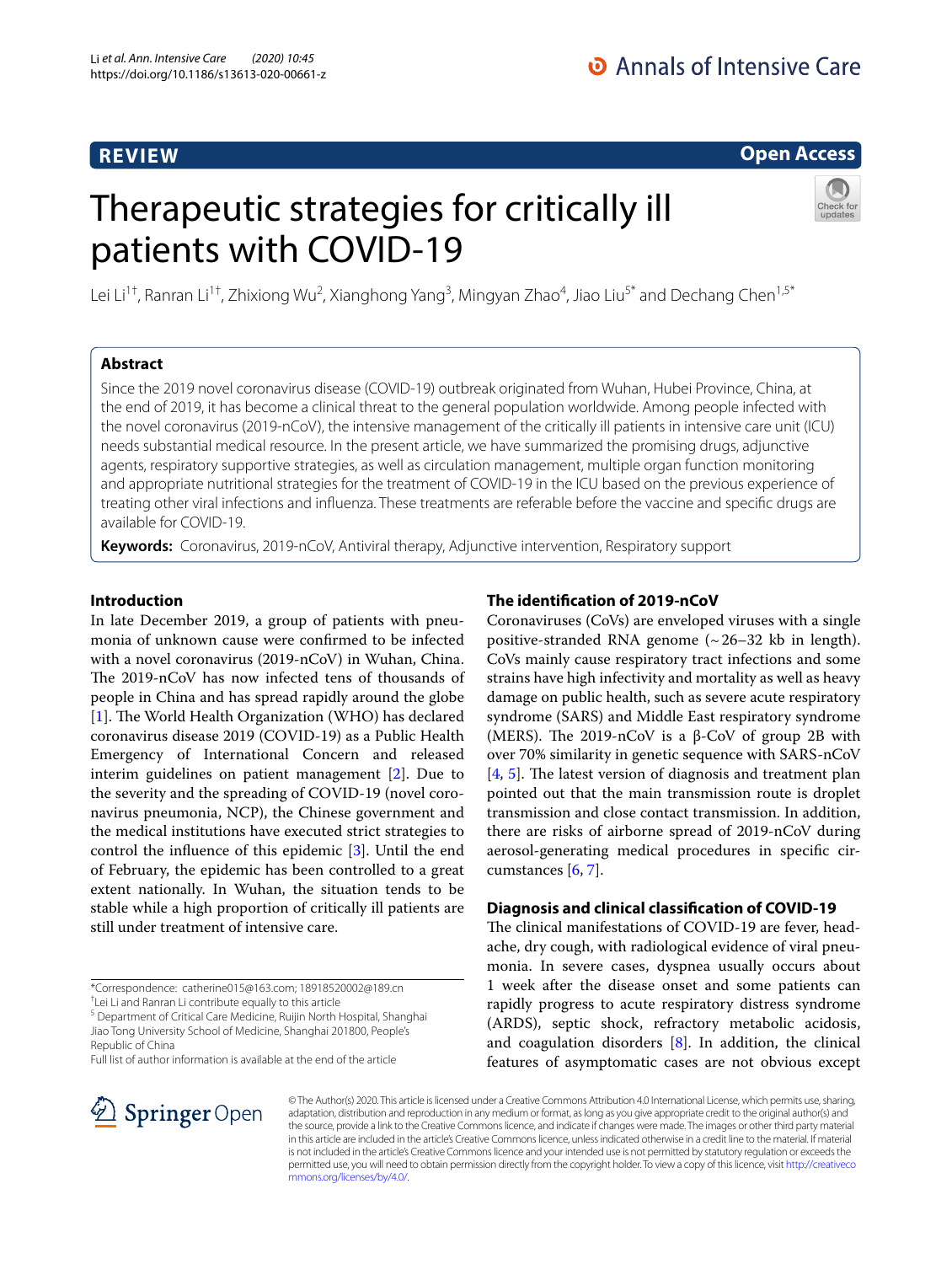for the positive nucleic acid in oropharyngeal swabs. Asymptomatic cases also have the risk, although weak, of transmission. Respiratory viral infection can cause severe illness, especially in the elderly and persons with co-morbidities [\[9](#page-7-0)].

According to the latest version of diagnosis and treatment guidelines, confrmed cases infected with 2019 nCoV are classifed to have severe illness once complying with one of the following symptoms: (1) anhelation, respiratory rate≥30 times/min; (2) oxygen saturation at rest≤93%; (3) PaO2/FiO2≤300 mmHg; and classifed to be the critical/life-threatening illness once complying with one of the following symptoms: (1) respiratory failure, mechanical ventilation needed; (2) shock; (3) other organ dysfunction syndrome and requirement of intensive care unit admission.

The progress of the severe illness with COVID-19 is usually rapid and there is no clear separation between the severe illness and the critical illness. Therefore, patients of these two classes are combined to be the critical illness, which is helpful for health care workers to diagnose and treat patients with intensive care and resources at the early stage of the critical illness.

The diagnostic evidences for ICU admission according to the previous experience in the treatment of SARS include old age (>60 years old), presence of co-morbidities (particularly, diabetes mellitus, hepatic or cardiac disease), and elevated lactate dehydrogenase levels on admission to hospitals [\[10,](#page-7-1) [11](#page-7-2)].

## **Therapeutic strategies for COVID‑19 in the ICU**

2019-nCoV invades through the respiratory mucosa and infects other cells, inducing cytokine storm systemically [[12\]](#page-7-3). Some patients may progress rapidly with ARDS, disseminated intravascular coagulation (DIC), septic shock, and eventually multiple organ failure  $[13]$  $[13]$ . Therefore, early identifcation and timely treatment of critical cases is of crucial importance. Evidence-based therapy and supportive care in ICU is the mainstay for the management of severe and life-threatening illness of COVID-19.

The severe and critical illnesses with COVID-19 should be treated in ICU in the hospital with nosocomial infection control. Strict volume management, multi-organ function evaluation, critical care of the nutritional assessment/appropriate nutritional support are essential for these patients in ICU. In addition, attention should be paid to bedbound patients to prevent deep vein thrombosis.

## **Antiviral therapy**

At present, there is no antiviral treatment with confrmed efectiveness for COVID-19. Available drug options that come from the clinical experience of treating SARS, MERS and other previous infuenza virus have been used for the treatment of COVID-19 patients. Although these antiviral drugs are promising in the treatment of COVID-19, it should be kept In mind that: (1) the adverse efects of the drugs need to be monitored in clinic, (2) the efects of these drugs on critically ill patients still need to be clarifed, (3) the potential mutation of the coronavirus may lead to the drug resistance of the virus.

## **Fabiravir and ribavirin**

Nucleoside analogs have a broad-spectrum antiviral efect via the mechanisms of lethal mutagenesis, chain termination, and inhibition of nucleotide biosynthesis. Fabiravir and ribavirin are representative drugs of nucleoside analogs and exhibit the antiviral efect by inhibiting nucleotide biosynthesis. It has been demonstrated that the combination of fabiravir and oseltamivir in the treatment of severe infuenza may accelerate clinical recovery than oseltamivir alone  $[14]$  $[14]$ . In addition, it has been reported that the combination of ribavirin and interferon alpha (IFN-a) significantly reduced the 14-day mortality of critically ill patients infected with MERS, although the 28-day mortality was not afected [[15\]](#page-7-6). Ribavirin and IFN- $\alpha$  were also used in the treatment for SARS. However, ribavirin might have side efects such as anemia and liver injury, and IFN-a may not improve the patients' outcome  $[16]$ . Therefore, the use of ribavirin and IFN- $\alpha$ in the treatment of COVID-19 needs to be further elucidated by clinical studies.

#### **Lopinavir/ritonavir**

Lopinavir/ritonavir is a protease inhibitor in the treatment of HIV infection. Lopinavir/ritonavir showed the antiviral activity by inhibiting the replication of coronavirus in vitro. It has been reported that the combination of lopinavir/ritonavir with ribavirin could lower the risk of ARDS compared with ribavirin alone [\[17](#page-7-8)]. Most recently, the randomized clinical trial of lopinavir/ritonavir (400 mg/100 mg, twice-daily for 14 days) in the treatment of COVID-19 by Cao et al. has shown that in hospitalized adult patients with severe COVID-19, no benefcial efect was observed with lopinavir/ritonavir treatment compared with standard care group  $[18]$  $[18]$ . The adverse effects of lopinavir/ritonavir treatment include anorexia, nausea, abdominal discomfort, diarrhea, or acute gastritis. Moreover, the risk of hepatic injury, pancreatitis, more severe cutaneous eruptions, as well as the drug interactions due to CYP3A inhibition has been observed in the clinical trial, which arouses concern about the use of higher or prolonged dose regimens for outcome improvement [\[18](#page-7-9)]. In addition, serious complications such as acute kidney injury and secondary infection were fewer than in those not receiving treatment. Future trials with severe illness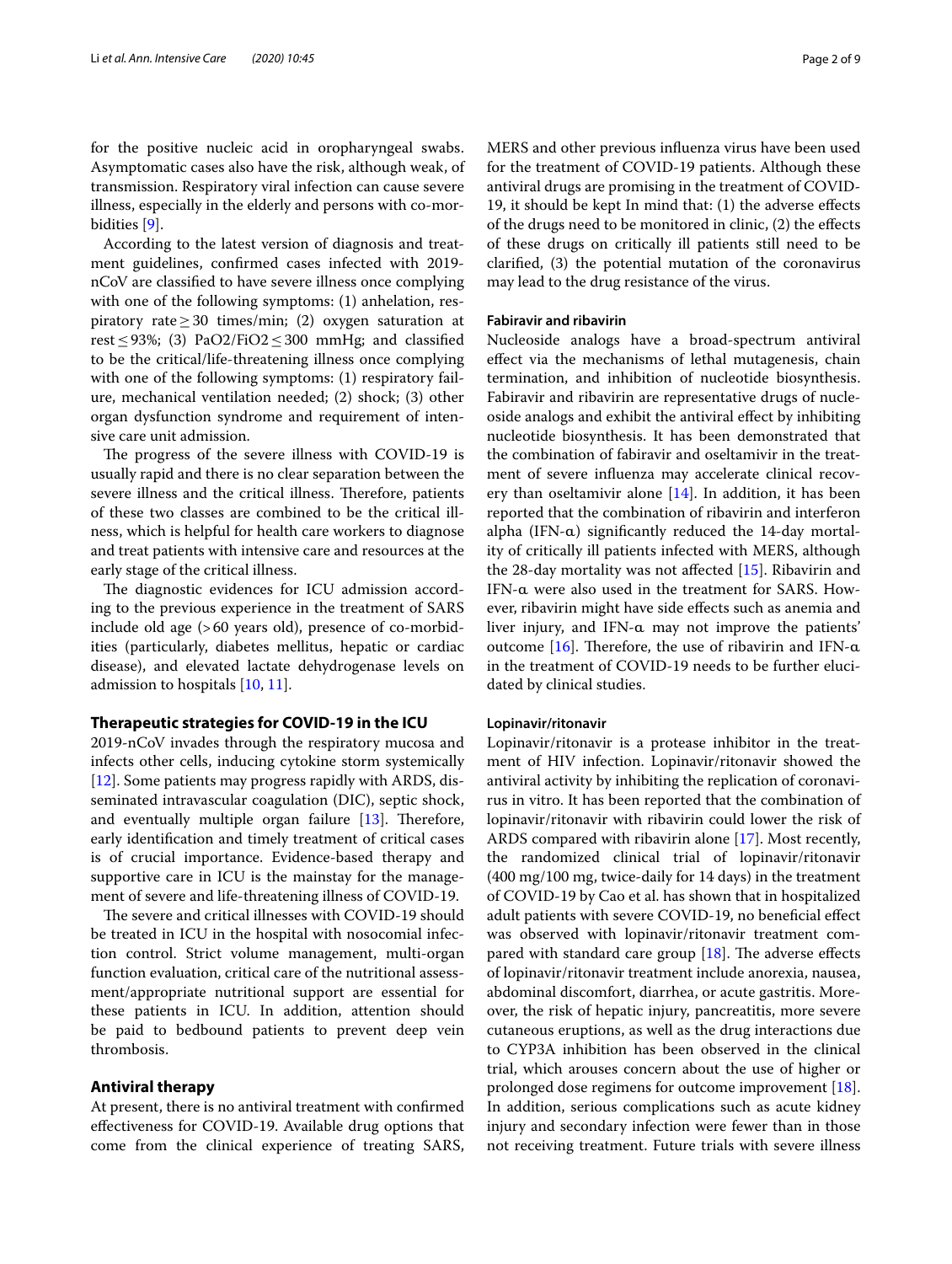might help to elucidate the possibility of beneft of lopinavir/ritonavir treatment.

#### **Remdesivir**

Remdesivir (GS-5734) is a new nucleoside analog and has been recognized as a potential and promising antiviral drug against a wide array of RNA viruses, including SARS/MERS-CoV. It is currently under clinical development for the treatment of Ebola virus infection [\[19](#page-7-10)]. Remdesivir potentially inhibits the RNA-dependent RNA polymerase from MERS-CoV, reduces virus replication, decreases the virus titer in mouse lungs infected with MERS-CoV, and improves the lung tissue damage [[20,](#page-7-11) [21](#page-7-12)]. The antiviral activity of remdesivir and IFN-beta was found to be superior to that of the combination of lopinavir/ritonavir and IFN-beta against MERS-CoV [[22\]](#page-7-13). A randomized, controlled trial has reported that the prolonged use of remdesivir in the treatment of Ebola virus disease (EVD) is safe  $[19]$  $[19]$ , and no adverse events have been observed [\[23](#page-7-14)]. As a candidate drug that has not been approved, information about the side efects of remdesivir has not been reported yet. At present, two randomized, controlled, double-blind clinical trials are ongoing to evaluate the efficacy and safety of remdesivir (200 mg loading dose on Day 1, followed by 100 mg i.v. once-daily maintenance dose for 9 days) in hospitalized patients with mild/moderate or severe COVID-19 respiratory disease  $[24, 25]$  $[24, 25]$  $[24, 25]$ . The results of these clinical trials may open the window for efective antiviral therapy for such an epidemic infectious disease.

## **Arbidol**

Arbidol is a small indole-derivative molecule and is approved for the prophylaxis and treatment of infuenza and other respiratory viral infections [[26\]](#page-7-17). It also showed inhibitory activity against other viruses, enveloped or not, responsible for emerging or globally prevalent infectious diseases such as hepatitis B and C [[27\]](#page-7-18). In addition, arbidol has been reported to have antiviral activity against the pathogen of SARS, and the efect of arbidol mesylate—a derivative of arbidol, was almost fve times higher than arbidol in reducing the reproduction of SARS in cells in vitro [[28\]](#page-7-19). It has been claimed that arbidol was efective against 2019-nCoV in vitro [[29\]](#page-7-20). A randomized multicenter controlled clinical trial of arbidol in patients with 2019-nCoV is in progress in China [\[30\]](#page-7-21).

#### **Chloroquine and hydroxychloroquine**

It is known that angiotensin-converting enzyme-2 (ACE2) as a membrane protein is a functional receptor of SARS-CoV and it can facilitate virus entry into the cells by binding to the spike (S) protein of the virus, which mediates the fusion of viral and host membranes  $[31-33]$  $[31-33]$ . Therefore, it may be of importance to block the binding of S protein to ACE2 to treat viral infection, such as SARS-CoV [\[34](#page-7-24)]. Chloroquine is a 9-aminoquinoline known since 1934, the sulfate and phosphate salts of which have both been commercialized as widely used antimalarial and autoimmune disease drugs. Chloro-quine also shows broad-spectrum antiviral effects [\[35](#page-7-25)]. It was found to be a potent inhibitor of SARS-CoV infection due to its inhibitory efect on ACE2 [[36\]](#page-7-26). It has been demonstrated that 2019-nCoV enter the epithelial cells of oral mucosa via the essential receptor ACE2 [\[37\]](#page-7-27), and chloroquine can function at both entry and post-entry stages of 2019-nCoV infection [\[38](#page-7-28)]. Besides the antiviral activity, chloroquine has an immune-modulating activity, which may synergistically enhance its antiviral efect in vivo. Recently, Wang et al. have demonstrated that chloroquine is highly efective in the control of 2019 nCoV infection in vitro and is suggested to be assessed in human patients suffering from COVID-19 [[38\]](#page-7-28). In addition, the results from more than 100 COVID-19 patients have indicated that chloroquine phosphate is superior to the control treatment in inhibiting the exacerbation of pneumonia, improving lung imaging, promoting virus negative conversion, and shortening the disease course [[39\]](#page-7-29). However, attention should be paid to the potential detrimental efects of chloroquine observed in previous attempts to treat viral diseases. At present, the clinical trials to evaluate the efficacy and safety of chloroquine in the treatment of COVID-19 is ongoing  $[40]$  $[40]$  $[40]$ . The use of chloroquine in the treatment of COVID-19 should refer to the most recent announcements if any.

In addition, hydroxychloroquine is a 4-aminoquinoline derivative antimalarial drug. Hydroxychloroquine is an immunosuppressive drug with mature clinical application in the treatment of rheumatic immune diseases such as rheumatoid arthritis and systemic lupus erythematosus [[41,](#page-7-31) [42](#page-7-32)]. It has been found to be more potent than chloroquine in inhibiting 2019-nCoV in vitro. Hydroxychloroquine sulfate 400 mg given twice daily for 1 day, followed by 200 mg twice daily for another 4 days is recommended in the treatment COVID-19 [\[43\]](#page-7-33). At present, the clinical evaluation of hydroxychloroquine in the treatment of COVID-19 is in progress [[44](#page-7-34)], which might shortly provide preliminary results about the efectiveness of hydroxychloroquine.

## **Antibacterial therapy**

Patients with pneumonia, especially in severe condition, may encounter with co-infection or cross-infection of bacterial pathogens, for instance *staphylococcus aureus*, during medical treatment in the hospital. Considering the high incidence of bacterial infection for critically ill patients with COVID-19, it is essential to test the kinetics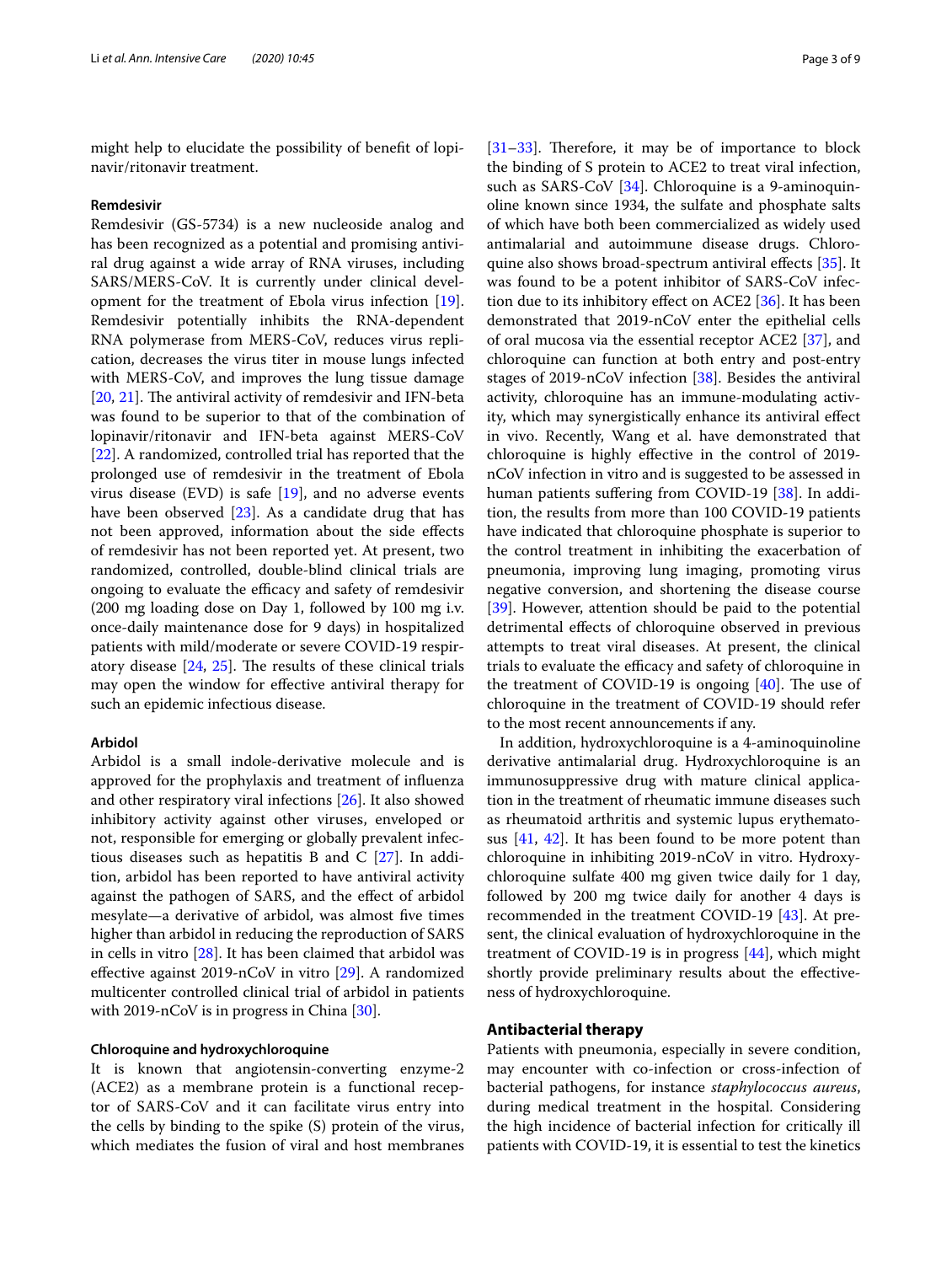of procalcitonin (PCT) and C-reaction protein (CRP) in COVID-19 patients for timely diagnosis and intervention of bacterial infection. According to the recent 2019 ATS/IDSA clinical practice guidelines, besides antiviral treatment for patients with viral-infected pneumonia, clinicians should empirically give antibacterial therapy to patients that initially have severe diseases (extensive pneumonia, respiratory failure, hypotension, and fever), or deteriorate after initial improvement, or fail to improve after 3 to 5 days of antiviral treatment  $[45]$  $[45]$  $[45]$ . Thus, antibiotic treatment is recommended in the treatment of COVID-19 patients based on the evidence of bacterial infection. The blind and inappropriate use of antibiotics, especially the broad-spectrum antibiotics, should be avoided.

## **Adjunctive interventions**

Immune disorders have been observed in the treatment of patients with COVID-19. The virus infection activates the immune cells, leading to cytokine storm which is associated with disease severity [[46\]](#page-7-36). On the other hand, the critical illness with COVID-19 mainly afect elders or people with chronic diseases, some of whom have very low number of lymphocytes, especially CD4+ T cells, implying deficiency of immune system. Therefore, to modulate the immune responses, a variety of pharmacologic agents have been proposed [\[47,](#page-7-37) [48](#page-7-38)].

## **Corticosteroids**

The use of corticosteroids in the treatment of ARDS is controversial. Observational data in SARS suggest that immunomodulation with regimens of high-dose methylprednisolone might be helpful in modulating infammatory responses and lung damage [\[49](#page-7-39), [50\]](#page-7-40). On the other hand, other studies showed that use of steroids is associated with increased risk for bacterial infection, increased mortality, and even antiviral resistance in infuenza-associated pneumonia or ARDS [\[51](#page-7-41)–[54\]](#page-7-42). Moreover, multiple studies have reported that corticosteroid treatment is associated with delayed viral shedding in hospitalized patients without signifcant change in 90-day mortality [[55–](#page-7-43)[57](#page-8-0)]. Corticosteroid therapy in patients with MERS was shown to be not associated with a diference in mortality, but associated with delayed MERS coronavirus RNA clearance [[57](#page-8-0)]. The early use of parenteral glucocorticoids therapy for fever reduction and pneumonia prevention has been shown to increase the risk for critical disease or death from H1N1 infection [\[58](#page-8-1)].

The currently limited clinical research does not support the use of corticosteroids in the treatment of ARDS in COVID-19 patients to improve the outcome of patients. The WHO recommended that corticosteroids should not be used in the treatment of viral pneumonia or ARDS. There is no convincing proof for the therapeutic benefits of corticosteroids in the treatment of COVID-19, which still need to be demonstrated in clinical research.

## **Thymosin alpha‑1**

Thymosin alpha-1 is a thymic peptide hormone with signifcant benefts in restoring the homeostasis of the host immune system [[59\]](#page-8-2). It is chemically synthesized and used in diseases with impaired immune system [\[60\]](#page-8-3). It has been reported that the low lymphocyte count is associated with the poor prognosis of septic patients. The use of thymosin alpha-1 therapy in combination with conventional medical therapies was efective in improving clinical outcomes and reducing mortality in severe sepsis [[61\]](#page-8-4). In addition, thymosin alpha-1 can enhance the immune responses of SARS patients and help to limit the spreading of SARS  $[62]$  $[62]$  $[62]$ . Therefore, although there is no clinical evidence showing the benefcial efects of thymosin alpha-1 in COVID-2019, it has been recommended to be used for some patients to enhance cellular immunity for the resistance of viral infection.

#### **Cyclosporine A**

Cyclosporine A is widely used in transplantation and autoimmune disorders due to its immunosuppressive efect. Cyclophilin A as a key member of immunophilins is the cellular receptor for cyclosporine A  $[63]$  $[63]$  $[63]$ . The inhibition of cyclophilins by cyclosporine A could block the replication of coronavirus, including SARS-CoV [[64\]](#page-8-7). Therefore, non-immunosuppressive derivatives of cyclosporine A might serve as broad-range CoV inhibitors applicable against emerging virus like 2019-nCoV, which still needs to be confrmed by clinical studies in the future.

#### **Interferons**

There are two types of interferons (IFNs), type I IFNs and type II IFNs. It has been demonstrated that type I IFNs can inhibit the replication of both SARS and MERS-CoV [[65](#page-8-8), [66](#page-8-9)]. Kuri et al. have reported that IFN transcription was blocked in tissue cells infected with SARS-CoV and cells infected with SARS-CoV were able to partially restore their innate immune responsiveness to SARS-CoV after priming with small amounts of IFNs [[67\]](#page-8-10). Moreover, in patients with severe MERS-CoV infection, the combination of IFN-alpha-2a with ribavirin was shown to improve survival  $[66]$  $[66]$  $[66]$ . Recently, the combination of remdesivir and IFN-beta was shown to have signifcant antiviral activity [[22](#page-7-13)].

## **Gammaglobulin**

Intravenous gammaglobulin is considered as the safest immunomodulating drug available for the treatment of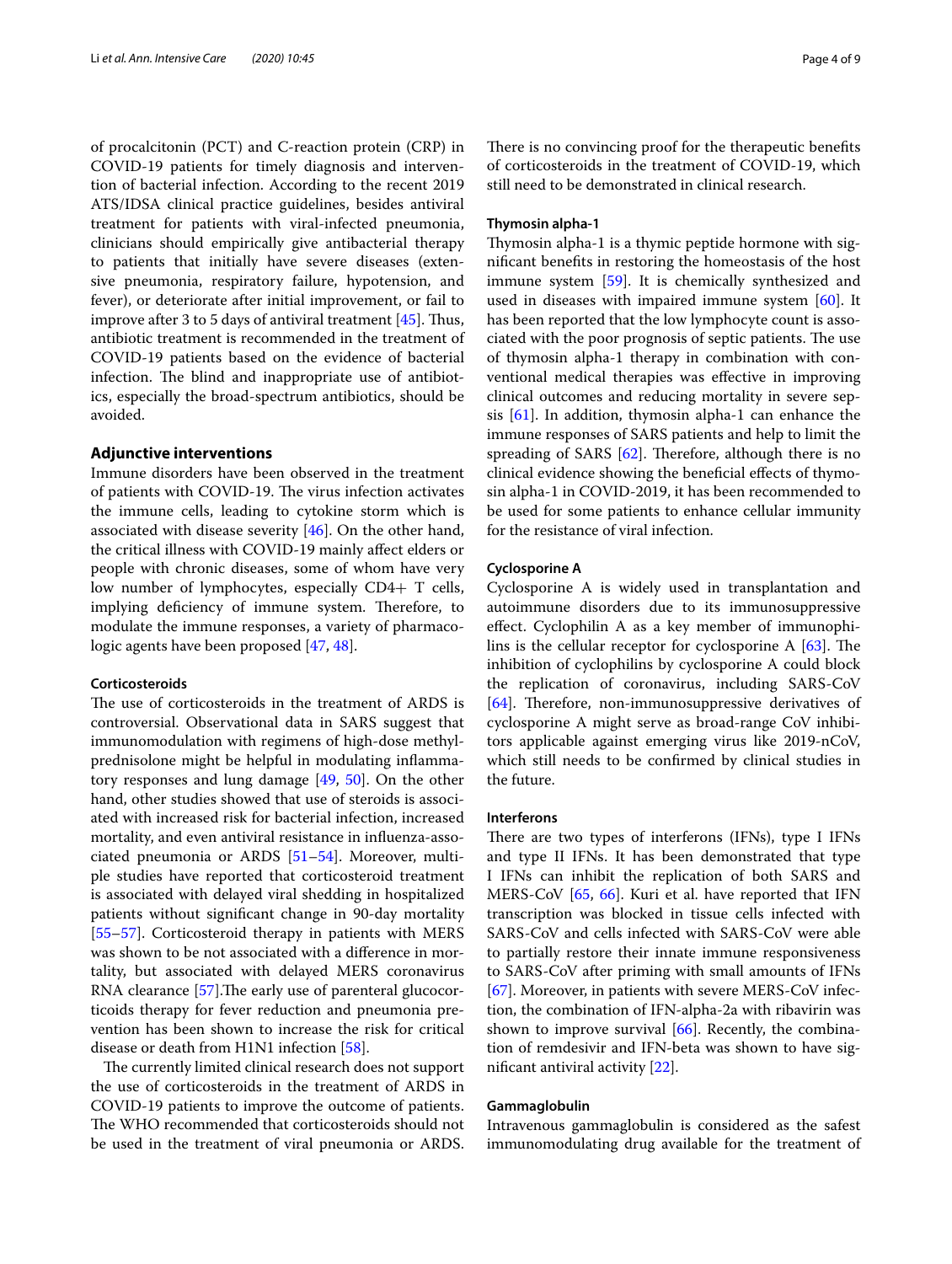severe infection and sepsis. It has high titers of neutralizing antibodies against broad-spectrum virus, bacteria, and other pathogens, and can modulate the host immune responses in several ways. However, a large-scale multicenter randomized placebo-controlled trial did not show improved survival with intravenous gammaglobulin in severe sepsis [[68](#page-8-11)]. Moreover, a Cochrane review showed that intravenous gammaglobulin did not reduce the mortality of septic patients  $[69]$  $[69]$ . Therefore, there is no convincing argument to recommend intravenous gammaglobulin in the treatment of 2019-nCoV.

#### **Tocilizumab**

One of the most important mechanism underlying the deterioration of COVID-19 is cytokine storm characterized by elevated levels of IL6, IFN- and other cytokines, which will lead to ARDS or even multiple organ failure [[70\]](#page-8-13). Tocilizumab is a recombinant humanized monoclonal antibody binding to IL6 receptor and inhibiting its signal transduction. Tocilizumab has been used in the treatment for rheumatoid arthritis (RA) [[71\]](#page-8-14). Moreover, tocilizumab has been reported to be efective against cytokine release syndrome induced by CAR-T cell infusion against B cell acute lymphoblastic leukemia [\[72](#page-8-15)]. In Diagnosis and Treatment Guidelines of NCP (trial version 7.0) [[73\]](#page-8-16), tocilizumab is recommended for the immunotherapy of patients with extensive lung lesions and severe cases that show an increased level of IL6 in laboratory testing. The efficacy of tocilizumab in COVID-19 patients still needs to be investigated.

## **Chinese traditional medicine**

In 2003, Chinese traditional medicine was used to prevent and treat SARS [[74\]](#page-8-17). In 2009, during the pandemic of H1N1 infuenza, the Traditional Chinese Medicine of China issued a Chinese traditional medicine prevention program, which included several Chinese herbal medicine formulae for the prevention of infection of adults and children. ShuFengJieDu capsules and Lianhuaqingwen capsules have also played a role in the prevention and treatment of new respiratory infectious diseases such as infuenza A (H1N1) [[75,](#page-8-18) [76\]](#page-8-19). Some studies have confrmed that Yupingfeng powder has antiviral, antiinfammatory and immunoregulatory efects [[77\]](#page-8-20). A multicenter, large-scale, randomized trial found that Yinqiao powder plus another heat-clearing formula could reduce time for fever resolution in patients with the H1N1 infuenza virus infection [[78](#page-8-21)].

It is suggested that high-risk populations exposed to COVID-19 patients, including medical staf, family members, and other people who are in close contact with COVID-19 patients, as well as residents living in COVID-19 outbreak areas, might beneft from taking

Chinese traditional medicine formulae for prevention. However, the efficacy and safety of these Chinese traditional medicine formulae in COVID-19 need to be further confrmed by clinical trials.

## **Convalescent plasma**

The convalescent plasma derived from the patients with antibodies against 2019-nCoV can be efective in reducing the mortality rate of critically ill patients with infectious disease [\[79](#page-8-22)]. Convalescent plasma has been found to have an immunotherapeutic potential for the treatment of MERS, SARS and Ebola virus disease [[80](#page-8-23)[–82](#page-8-24)]. The explanation for the efficacy of convalescent plasma therapy is that antibodies from convalescent plasma might suppress viremia via free viral clearance, blockade of new infection, as well as the acceleration of infected cell clearance [\[83](#page-8-25)]. In addition, the use of high-titer MERS serum from camel could signifcantly improve the histology of lung damage and increase the clearance of MERS-CoV in mice [[84\]](#page-8-26). Moreover, the use of convalescent plasma or serum was also suggested by WHO under Blood Regulators network when vaccines and antiviral drug was unavailable for an emerging virus. Evidence shows that convalescent plasma therapy is not associated with the occurrence of severe adverse events [\[85\]](#page-8-27). Convalescent plasma, if available, can be used for the treatment of critically ill patients with COVID-19 after the evaluation of the valence of antibody. It is worthwhile to test the efficacy and safety of convalescent plasma transfusion in COVID-19 patients.

## **Respiratory supportive strategies**

A meta-analysis showed that among patients with 2019 nCoV infection, the incidence of ARDS is approximately 15% [[12](#page-7-3)]. Moreover, between 50% to 85% of patients admitted to ICU have hypoxemia/or development of respiratory exhaustion  $[86]$  $[86]$ . Therefore, timely and effective respiratory support can contribute to reduce complications and improve the survival of such critically ill patients.

#### **Oxygen therapy and mechanical ventilation**

Oxygen therapy, high-fow nasal cannula, and non-invasive ventilation may reduce the need of endotracheal intubation and decrease ventilator-associated complications and mortality. However, several studies have reported that the failure of non-invasive ventilation was up to 85% in which invasive ventilation was ultimately required in the treatment of severe infuenza A (H1N1) in Canada [\[87](#page-8-29)]. Non-invasive ventilation may be efective and safe for some patients, whereas it might increase virus transmission to health care workers because of risk for infected aerosol generation. Therefore, for the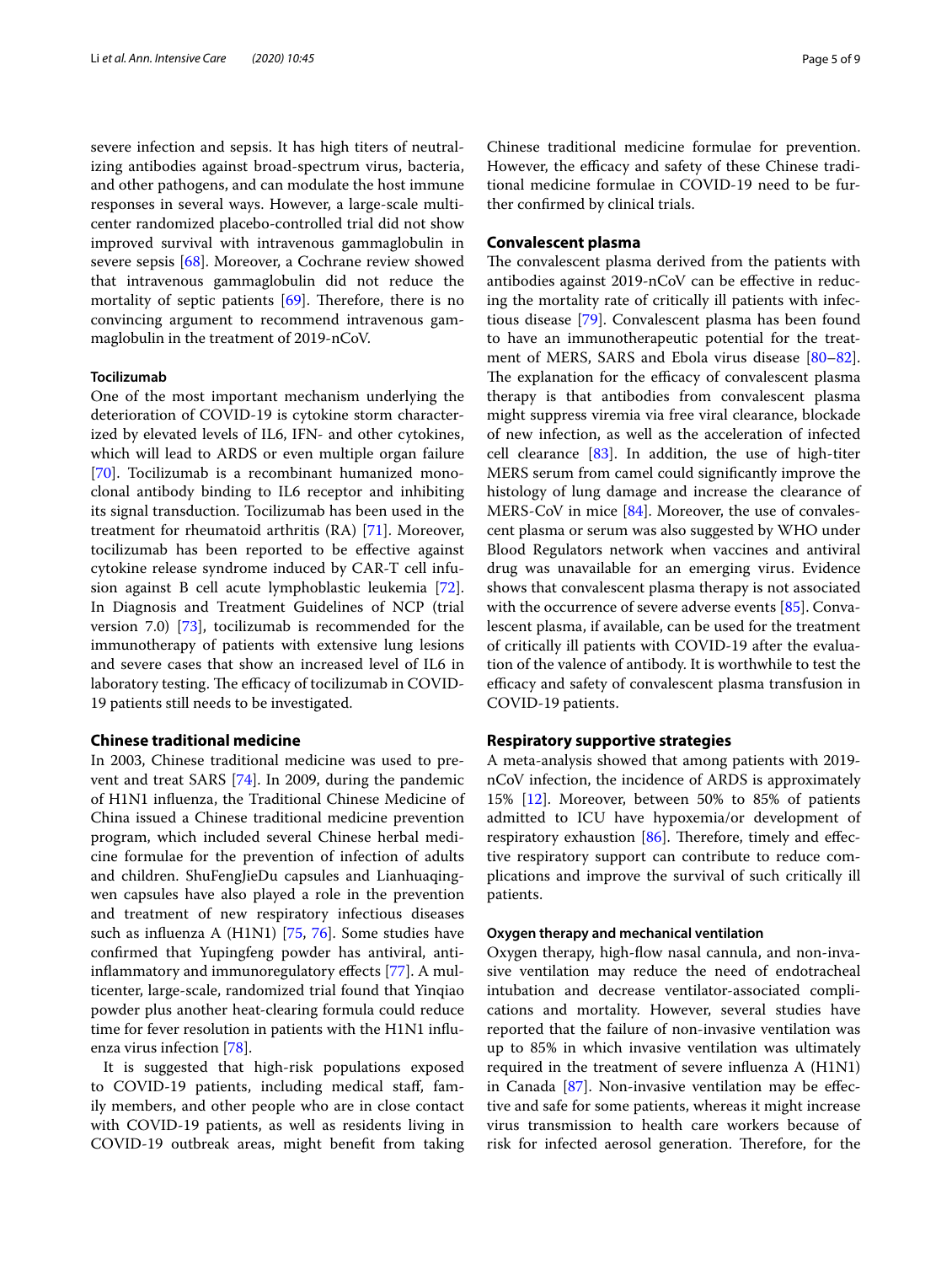treatment of 2019-nCoV, non-invasive ventilation may be used in selected patients in early stages with milder acute hypoxemic respiratory failure [\[88\]](#page-8-30). While for critically ill patients, the efectiveness of transitionally oxygen therapy, such as respiratory status and oxygen index (PO2/ FiO2), needs to be closely monitored and it should be switched to mechanical ventilation when necessary.

High-fow nasal cannula has emerged as an alternative to non-invasive ventilation to prevent intubation and reduce mortality in patients with acute hypoxemic respiratory failure [[89\]](#page-8-31). High-flow nasal cannula has been reported to signifcantly reduce 90-day mortality of community-acquired pneumonia compared with standard oxygen or non-invasive ventilation [[89](#page-8-31)]. Hui et al. have shown that the breath dispersion distance is limited therefore lowering the risk of air transmission. However, the loose connection of the cannula with nasal obstruction can signifcantly increase the dispersion distance [[90\]](#page-8-32). Wearing masks (particularly N95) can efectively reduce the breath dispersion distance during high-fow nasal ventilation to prevent nosocomial transmission [\[91](#page-8-33), [92\]](#page-8-34). In addition, high-fow nasal cannula might increase virus transmission risk due to aerosol generation. Therefore, staff protection of health care workers is critical.

Mechanical ventilation for patients with severe ARDS should be managed with lung-protective strategies to minimize ventilator-associated lung injury and to improve survival. The approach to minimize ventilatorassociated lung injury and to improve survival includes: ventilation with low tidal volumes (4 to 8 mL/kg of predicted body weight), targeting plateau pressure (<30  $cmH<sub>2</sub>O$ ) [\[93\]](#page-8-35), and minimizing the inspired oxygen concentration to decrease oxygen toxicity. High positive endexpiratory pressure (PEEP) can reduce the need for high FiO2 by improving gas exchange and lung compliance, whereas too high PEEP may lead to lung overdistension and hemodynamic instability. Optimal PEEP which can be titrated by pressure–volume curve, oxygenation, stress index, electrical impedance tomography (EIT), ultrasound, and some other clinical parameters is associated with improved survival rate among severe ARDS patients [[9\]](#page-7-0).

Lung recruitment needs to be evaluated for mechanically ventilated patients when uncorrectable hypoxemia occurs, and lung recruitment should be executed for patients whose lungs can restore aeration. CT, EIT, ultrasound, and other bedside techniques should be used to evaluate lung recruitability before lung recruitment.

For critically ill patients managed with mechanical ventilation, excessive spontaneous breathing due to stretching may lead to lung injury. Therefore, neuromuscular relaxant may be used to control the spontaneous breathing and protect the lung.

#### **Prone positioning ventilation**

Prone positioning ventilation is a technique that often improves oxygenation in ARDS, possibly through improvements in ventilation–perfusion matching, the uniformity of ventilation, and gravity-related atelectasis. Prone ventilation was used in mechanically ventilated SARS patients without enough data to draw any conclusion with regard to its efficacy  $[86]$ . Although prone ventilation showed no improvement in survival or organ dysfunction overall, it might be beneficial for patients with severe ARDS. A multicenter RCT demonstrated that early application of prone positioning in patients with severe ARDS resulted in decreased mortality [\[94](#page-8-36)]. In addition, the use of prone positioning in patients with H7N9 infuenza-induced severe ARDS was shown to be related with improved oxygenation, sustained after returning to a supine position, and with decreased carbon dioxide retention [\[95](#page-8-37)]. Generally speaking, prone positioning ventilation for no less than 12 h daily is a relatively safe procedure that rarely worsens a patient's respiratory status. It can be thus recommended for the treatment of 2019-nCoV-induced severe ARDS.

## **Extracorporeal membrane oxygenation (ECMO)**

ECMO has become the important life-support strategy for the standardized treatment of ARDS patients. ECMO should be considered as early as possible when the lung recruitment and prone positioning ventilation show to be inefective.

Observational studies have reported that patients with ARDS induced by H1N1 infuenza showed lower hospital mortality with transfer to an ECMO center compared with matched non-ECMO-supported patients [\[96\]](#page-8-38). The use of ECMO also showed survival beneft in patients with severe MERS [[97](#page-8-39)]. ECMO tends to improve patient outcomes when used among those with limited organ failures and good pre-morbid functional status [[9\]](#page-7-0). Substantial proportion of critically ill patients with COVID-19 appear to have developed cardiac arrhythmias or shock [[13\]](#page-7-4), and may need ECMO support. However, for those who will develop septic shock or refractory multiple organ failure, ECMO is not suggested due to its less beneft.

ECMO is a resource-intensive, highly specialized and expensive form of life support with potential for signifcant complications such as hemorrhage and nosocomial infection. Therefore, the use of ECMO should be strictly limited in the treatment of COVID-19. Moreover, since the number of critically ill patients is still increasing and the resource of ECMO is fnite, judgment is needed to decide when ECMO may be worthwhile and when it may not. Support with ECMO is supposed to be for the most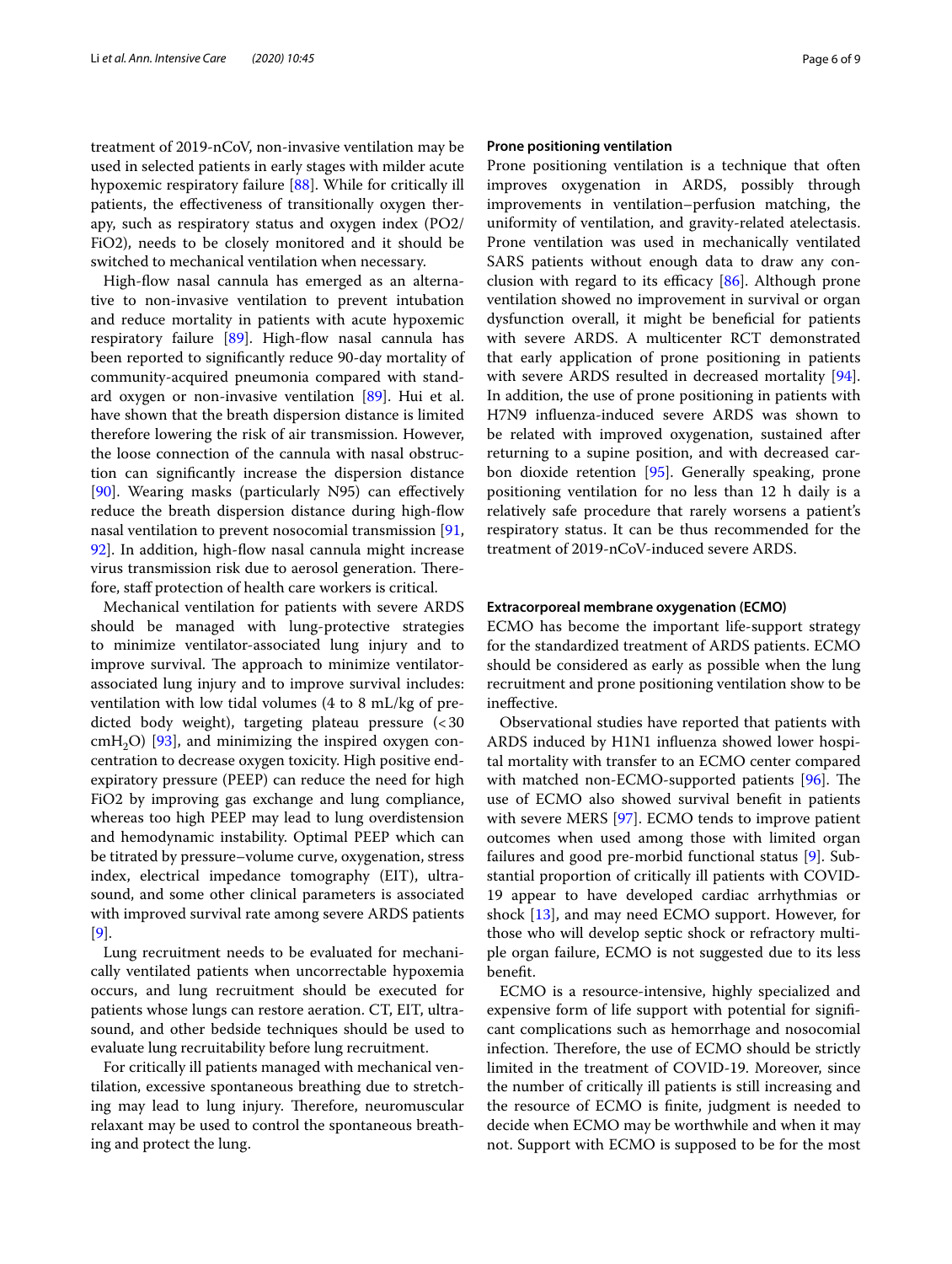critically ill patients in regions with extensive resources for this therapy [[98](#page-8-40)].

#### **Circulatory support and fuid management**

For patients with ARDS, restrictive and timely fuid resuscitation is associated with better oxygenation and lower mortality. Aggressive fluid administration may worsen oxygenation and ventricular dysfunction, which may result in longer duration of mechanical ventilation and even mortality. Therefore, it is necessary to assess fuid responsiveness and to evaluate ventricular function during fuid resuscitation. Conservative fuid administration while maintaining adequate mean arterial pressure and organ perfusion with the appropriate use of diuretics and vasopressors is of importance [\[99](#page-8-41)].

# **Multiple organ functional support and nutrition strategy**

According to the latest epidemiological report, the incidence for the critically ill patients to develop multiple organ dysfunction syndrome is up to 11% [[48](#page-7-38)]. COVID-19 may be combined with other organ injuries, including liver injury, cardiac dysfunction, coagulopathy, which may need the routine functional support for critically ill patients in ICU.

Moreover, all the critically ill patients with COVID-19 admitted into ICU have negative nitrogen balance and malnutrition  $[12, 46]$  $[12, 46]$  $[12, 46]$  $[12, 46]$  $[12, 46]$ , which has been considered as a contributing factor to the emergence of viral infectious diseases. Therefore, appropriate nutritional strategy is pivotal for the treatment of critical illnesses when necessary.

## **Summary**

There are no specific antiviral drugs or vaccines for 2019nCoV at present. Therefore, it is important to enhance the host immune response against the infection with 2019-nCoV. All of the drug options are based on the experience treating SARS, MERS or some other previous influenza viruses. The efficacy of existing drugs as well as adjunctive pharmacologic interventions in the treatment of critical ill patients with COVID-19 warrants further verifcation in clinical research. To completely stop the epidemic spreading of COVID-19, a vaccine for 2019 nCoV is urgently needed. Besides enhancing the host immune responses against viral infection, appropriately respiratory supportive strategies, monitoring and support of multiple organ function, modulating the immune status and infammatory responses individually, as well as the prophylaxis and treatment of complications are all important guarantee for the recovery of critically ill patients with COVID-19. For a better understanding of this novel virus, more research needs to be done to get optimal strategies for the treatment of COVID-19.

#### **Acknowledgements**

The authors would like to express their appreciation for all of the health care workers and other hospital staff for their efforts in combating the outbreak of COVID-19.

#### **Authors' contributions**

All the authors have participated in literature retrieval and viewpoint discussion. LL and RL have written this article under the supervision of DC and JL. All authors read and approved the fnal manuscript.

#### **Funding**

Not applicable.

#### **Availability of data and materials**

Not applicable.

**Ethics approval and consent to participate** Not applicable.

#### **Consent for publication**

The authors declare that they agree for the publication of this article.

#### **Competing interest**

The authors declare that they have no competing interests.

#### **Author details**

<sup>1</sup> Department of Critical Care Medicine, Ruijin Hospital, Shanghai Jiao Tong University School of Medicine, Shanghai 200025, People's Republic of China. <sup>2</sup> Department of Surgical Intensive Care Unit, Huadong Hospital Affiliated to Fudan University, Shanghai 200040, People's Republic of China.<br><sup>3</sup> Department of Critical Care Medicine, Zhejiang Provincial People's Hospital, Hangzhou, Zhejiang 310014, People's Republic of China. <sup>4</sup> Department of Critical Care Medicine, The First Hospital Affiliated to Harbin Medical University, Harbin 150001, People's Republic of China.<sup>5</sup> Department of Critical Care Medicine, Ruijin North Hospital, Shanghai Jiao Tong University School of Medicine, Shanghai 201800, People's Republic of China.

#### Received: 24 March 2020 Accepted: 6 April 2020 Published online: 20 April 2020

#### **References**

- <span id="page-6-0"></span>Zhu N, Zhang D, Wang W, et al. A novel coronavirus from patients with pneumonia in China, 2019. N Engl J Med. 2020;382(8):727–33.
- <span id="page-6-1"></span>2. Organization WH. clinical-management of severe acute respiratory infection when novel coronavirus (2019-nCoV) infection is suspected-interim guidance. Published January 28, 2020.
- <span id="page-6-2"></span>3. Qiu H, Tong Z, Ma P, et al. Intensive care during the coronavirus epidemic. Intensive Care Med. 2020.<https://doi.org/10.1007/s00134-020-05966-y>.
- <span id="page-6-3"></span>4. Hui DS, Azhar I, Madani TA, et al. The continuing 2019-nCoV epidemic threat of novel coronaviruses to global health—the latest, novel coronavirus outbreak in Wuhan, China. Int J Infect Dis. 2019;2020(91):264–6.
- <span id="page-6-4"></span>5. Lu R, Zhao X, Li J, et al. Genomic characterisation and epidemiology of 2019 novel coronavirus: implications for virus origins and receptor binding. Lancet. 2020;395(10224):565–74.
- <span id="page-6-5"></span>Yu YX, Sun L, Yao K, et al. Consideration and prevention for the aerosol transmission of 2019 novel coronavirus. Zhonghua Yan Ke Za Zhi. 2020;56:E008.
- <span id="page-6-6"></span>7. van Doremalen N, Bushmaker T, Morris DH, et al. Aerosol and surface stability of SARS-CoV-2 as compared with SARS-CoV-1. N Engl J Med. 2020. <https://doi.org/10.1056/NEJMc2004973>.
- <span id="page-6-7"></span>8. Wang Z, Chen X, Lu Y, et al. Clinical characteristics and therapeutic procedure for four cases with 2019 novel coronavirus pneumonia receiving combined Chinese and Western medicine treatment. Biosci Trends. 2020. <https://doi.org/10.5582/bst.2020.01030>.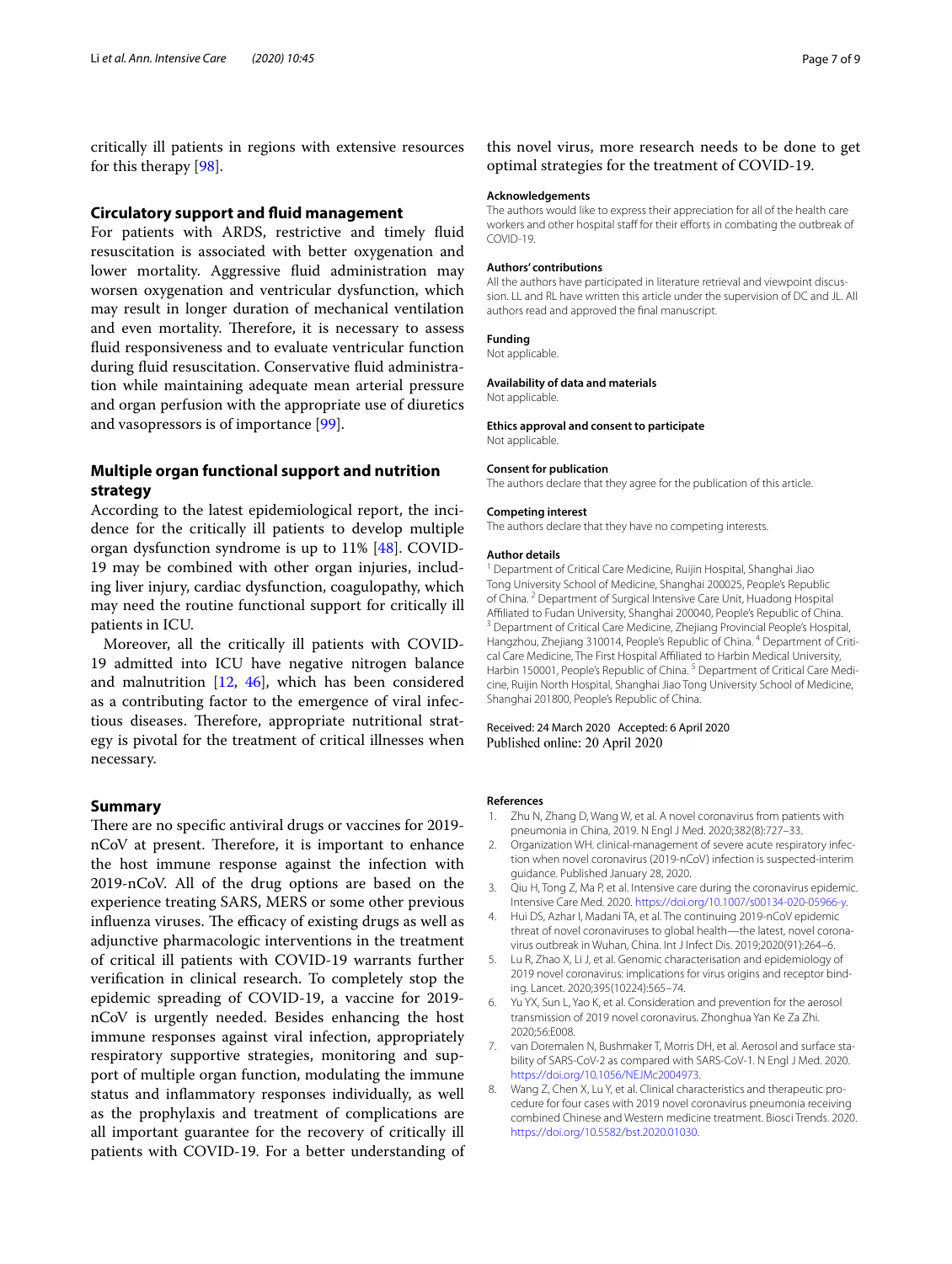- <span id="page-7-0"></span>9. Arabi YM, Fowler R, Hayden FG. Critical care management of adults with community-acquired severe respiratory viral infection. Intens Care Med. 2020. [https://doi.org/10.1007/s00134-020-05943-5.](https://doi.org/10.1007/s00134-020-05943-5)
- <span id="page-7-1"></span>10. Booth CM, Matukas LM, Tomlinson GA, et al. Clinical features and shortterm outcomes of 144 patients with SARS in the greater Toronto area. JAMA. 2003;289(21):2801–9.
- <span id="page-7-2"></span>11. Lee N, Hui D, Wu A, et al. A major outbreak of severe acute respiratory syndrome in Hong Kong. N Engl J Med. 2003;348(20):1986–94.
- <span id="page-7-3"></span>12. Sun P, Qie S, Liu Z, et al. Clinical characteristics of 50466 hospitalized patients with 2019-nCoV infection. J Med Virol. 2020. [https://doi.](https://doi.org/10.1002/jmv.25735) [org/10.1002/jmv.25735.](https://doi.org/10.1002/jmv.25735)
- <span id="page-7-4"></span>13. Wang D, Hu B, et al. Clinical characteristics of 138 hospitalized patients with 2019 novel coronavirus-infected pneumonia in Wuhan, China. JAMA. 2020. [https://doi.org/10.1001/jama.2020.1585.](https://doi.org/10.1001/jama.2020.1585)
- <span id="page-7-5"></span>14. Wang Y, Fan G, Salam A, et al. Comparative effectiveness of combined favipiravir and oseltamivir therapy versus oseltamivir monotherapy in critically ill patients with infuenza virus infection. J Infect Dis. 2019. [https](https://doi.org/10.1093/infdis/jiz656) [://doi.org/10.1093/infdis/jiz656.](https://doi.org/10.1093/infdis/jiz656)
- <span id="page-7-6"></span>15. Kim UJ, Won EJ, Kee SJ, et al. Combination therapy with lopinavir/ritonavir, ribavirin and interferon-alpha for Middle East respiratory syndrome. Antivir Ther. 2016;21(5):455–9.
- <span id="page-7-7"></span>16. Omrani AS, Saad MM, Baig K, et al. Ribavirin and interferon alfa-2a for severe Middle East respiratory syndrome coronavirus infection: a retrospective cohort study. Lancet Infect Dis. 2014;14(11):1090–5.
- <span id="page-7-8"></span>17. Chu CM, Cheng VC, Hung IF, et al. Role of lopinavir/ritonavir in the treatment of SARS: initial virological and clinical fndings. Thorax. 2004;59(3):252–6.
- <span id="page-7-9"></span>18. Cao B, Wang Y, Wen D, et al. A Trial of lopinavir-ritonavir in adults hospitalized with severe Covid-19. N Engl J Med. 2020. [https://doi.org/10.1056/](https://doi.org/10.1056/NEJMoa2001282) NE IMoa2001282
- <span id="page-7-10"></span>19. Mulangu S, Dodd LE, Davey RT Jr, et al. A randomized, controlled trial of ebola virus disease therapeutics. N Engl J Med. 2019;381(24):2293–303.
- <span id="page-7-11"></span>20. Gordon CJ, Tchesnokov EP, Feng JY, et al. The antiviral compound remdesivir potently inhibits RNA-dependent RNA polymerase from Middle East respiratory syndrome coronavirus. J Biol Chem. 2020. [https://doi.](https://doi.org/10.1074/jbc.AC120.013056) [org/10.1074/jbc.AC120.013056.](https://doi.org/10.1074/jbc.AC120.013056)
- <span id="page-7-12"></span>21. de Wit E, Feldmann F, Cronin J, et al. Prophylactic and therapeutic remdesivir (GS-5734) treatment in the rhesus macaque model of MERS-CoV infection. Proc Natl Acad Sci USA. 2020. [https://doi.org/10.1073/](https://doi.org/10.1073/pnas.1922083117) [pnas.1922083117.](https://doi.org/10.1073/pnas.1922083117)
- <span id="page-7-13"></span>22. Sheahan TP, Sims AC, Leist SR, et al. Comparative therapeutic efficacy of remdesivir and combination lopinavir, ritonavir, and interferon beta against MERS-CoV. Nat Communs. 2020;11(1):222.
- <span id="page-7-14"></span>23. Holshue ML, DeBolt C, Lindquist S, et al. First case of 2019 novel coronavirus in the United States. N Engl J Med. 2020;382(10):929–36.
- <span id="page-7-15"></span>24. Cao B. Mild/moderate 2019-nCoV remdesivir RCT—Full Text View ClinicalTrials.gov. 2020. [https://clinicaltrials.gov/ct2/show/NCT04252664.](https://clinicaltrials.gov/ct2/show/NCT04252664) Accessed 13 Feb 2020.
- <span id="page-7-16"></span>25. Cao B. Severe 2019-nCoV remdesivir RCT—Full text view—ClinicalTrials. gov. 2020.<https://clinicaltrials.gov/ct2/show/NCT04257656>. Accessed 13 Feb 2020.
- <span id="page-7-17"></span>26. Blaising J, Polyak SJ, Pecheur EI. Arbidol as a broad-spectrum antiviral: an update. Antiviral Res. 2014;107:84–94.
- <span id="page-7-18"></span>27. Boriskin YS, Leneva IA, Pecheur EI, et al. Arbidol: a broad-spectrum antiviral compound that blocks viral fusion. Curr Med Chem. 2008;15(10):997–1005.
- <span id="page-7-19"></span>28. Khamitov RA, Loginova S, Shchukina VN, et al. Antiviral activity of arbidol and its derivatives against the pathogen of severe acute respiratory syndrome in the cell cultures. Vopr Virusol. 2008;53(4):9–13.
- <span id="page-7-20"></span>29. Lu H. Drug treatment options for the 2019-new coronavirus (2019-nCoV). Biosci Trends. 2020.<https://doi.org/10.5582/bst.2020.01020>.
- <span id="page-7-21"></span>30. Qu J. Clinical study of arbidol hydrochloride tablets in the treatment of pneumonia caused by novel coronavirus, 2020. [https://clinicaltrials.gov/](https://clinicaltrials.gov/ct2/show/NCT04260594) [ct2/show/NCT04260594.](https://clinicaltrials.gov/ct2/show/NCT04260594) Accessed 7 Feb 2020.
- <span id="page-7-22"></span>31. Li W, Moore MJ, Vasilieva N, et al. Angiotensin-converting enzyme 2 is a functional receptor for the SARS coronavirus. Nature. 2003;426(6965):450–4.
- 32. Dimitrov DS. The secret life of ACE2 as a receptor for the SARS virus. Cell. 2003;115(6):652–3.
- <span id="page-7-23"></span>33. Simmons G, Reeves JD, Rennekamp AJ, et al. Characterization of severe acute respiratory syndrome-associated coronavirus (SARS-CoV)

spike glycoprotein-mediated viral entry. Proc Natl Acad Sci USA. 2004;101(12):4240–5.

- <span id="page-7-24"></span>34. Yeung KS, Yamanaka GA, Meanwell NA. Severe acute respiratory syndrome coronavirus entry into host cells: opportunities for therapeutic intervention. Med Res Rev. 2006;26(4):414–33.
- <span id="page-7-25"></span>35. Yan Y, Zou Z, Sun Y, et al. Anti-malaria drug chloroquine is highly efective in treating avian infuenza A H5N1 virus infection in an animal model. Cell Res. 2013;23(2):300–2.
- <span id="page-7-26"></span>36. Vincent MJ, Bergeron E, Benjannet S, et al. Chloroquine is a potent inhibitor of SARS coronavirus infection and spread. Virol J. 2005;2:69.
- <span id="page-7-27"></span>37. Xu H, Zhong L, Deng J, et al. High expression of ACE2 receptor of 2019 nCoV on the epithelial cells of oral mucosa. Int J Oral Sci. 2020;12(1):8.
- <span id="page-7-28"></span>38. Wang M, Cao R, Zhang L, et al. Remdesivir and chloroquine efectively inhibit the recently emerged novel coronavirus (2019-nCoV) in vitro. Cell Res. 2020. <https://doi.org/10.1038/s41422-020-0282-0>.
- <span id="page-7-29"></span>39. Gao J, Tian Z, Yang X. Breakthrough: chloroquine phosphate has shown apparent efficacy in treatment of COVID-19 associated pneumonia in clinical studies. Biosci Trends. 2020;14(1):72–3.
- <span id="page-7-30"></span>40. W. S. Chloroquine Prevention of Coronavirus Disease (COVID-19) in the Healthcare Setting (COPCOV). 2020. [https://clinicaltrials.gov/ct2/show/](https://clinicaltrials.gov/ct2/show/NCT04303507) [NCT04303507.](https://clinicaltrials.gov/ct2/show/NCT04303507) Accessed 11 Mar 2020.
- <span id="page-7-31"></span>41. Ponticelli C, Moroni G. Hydroxychloroquine in systemic lupus erythematosus (SLE). Expert Opin Drug Saf. 2017;16(3):411–9.
- <span id="page-7-32"></span>42. Schrezenmeier E, Dorner T. Mechanisms of action of hydroxychloroquine and chloroquine: implications for rheumatology. Nat Rev Rheumatol. 2020;16(3):155–66.
- <span id="page-7-33"></span>43. Yao X, Ye F, Zhang M, et al. In vitro antiviral activity and projection of optimized dosing design of hydroxychloroquine for the treatment of severe acute respiratory syndrome Coronavirus 2 (SARS-CoV-2). Clin Infect Dis. 2020. [https://doi.org/10.1093/cid/ciaa237.](https://doi.org/10.1093/cid/ciaa237)
- <span id="page-7-34"></span>44. Hernandez-Cardenas. Hydroxychloroquine Treatment for Severe COVID-19 Pulmonary Infection (HYDRA Trial) (HYDRA). 2020. [https://](https://clinicaltrials.gov/ct2/show/NCT04315896) [clinicaltrials.gov/ct2/show/NCT04315896](https://clinicaltrials.gov/ct2/show/NCT04315896). Accessed 20 Mar 2020.
- <span id="page-7-35"></span>45. Uyeki TM, Bernstein HH, Bradley JS, et al. clinical practice guidelines by the infectious diseases society of America: 2018 update on diagnosis, treatment, chemoprophylaxis, and institutional outbreak management of seasonal infuenza. Clin Infect Dis. 2019;68(6):895–902.
- <span id="page-7-36"></span>46. Huang C, Wang Y, Li X, et al. Clinical features of patients infected with 2019 novel coronavirus in Wuhan, China. Lancet. 2020;395(10223):497–506.
- <span id="page-7-37"></span>47. Beigel JH, Nam HH, Adams PL, et al. Advances in respiratory virus therapeutics—A meeting report from the 6th isirv Antiviral Group conference. Antiviral Res. 2019;167:45–67.
- <span id="page-7-38"></span>48. Chen N, Zhou M, Dong X, et al. Epidemiological and clinical characteristics of 99 cases of 2019 novel coronavirus pneumonia in Wuhan, China: a descriptive study. Lancet. 2020;395(10223):507–13.
- <span id="page-7-39"></span>49. Zhao Z, Zhang F, Xu M, et al. Description and clinical treatment of an early outbreak of severe acute respiratory syndrome (SARS) in Guangzhou, P. R. China. J Med Microbiol. 2003;52(Pt 8):715–20.
- <span id="page-7-40"></span>50. Ho JC, Ooi GC, Mok TY, et al. High-dose pulse versus nonpulse corticosteroid regimens in severe acute respiratory syndrome. Am J Respir Crit Care Med. 2003;168(12):1449–56.
- <span id="page-7-41"></span>51. Thompson BT. Glucocorticoids and acute lung injury. Crit Care Med. 2003;31(4 Suppl):S253–7.
- 52. Ni YN, Chen G, Sun J, et al. The efect of corticosteroids on mortality of patients with infuenza pneumonia: a systematic review and metaanalysis. Crit Care. 2019;23(1):99.
- 53. Yang JW, Fan LC, Miao XY, et al. Corticosteroids for the treatment of human infection with infuenza virus: a systematic review and metaanalysis. Clin Microbiol Infect. 2015;21(10):956–63.
- <span id="page-7-42"></span>54. Martin-Loeches I, Lisboa T, Rhodes A, et al. Use of early corticosteroid therapy on ICU admission in patients afected by severe pandemic (H1N1)v infuenza A infection. Intensive Care Med. 2011;37(2):272–83.
- <span id="page-7-43"></span>55. Giannella M, Alonso M, Garcia de Viedma D, et al. Prolonged viral shedding in pandemic infuenza A(H1N1): clinical signifcance and viral load analysis in hospitalized patients. Clin Microbiol Infect. 2011;17(8):1160–5.
- 56. Wang Y, Guo Q, Yan Z, et al. Factors associated with prolonged viral shedding in patients with avian infuenza A(H7N9) virus infection. J Infect Dis. 2018;217(11):1708–17.